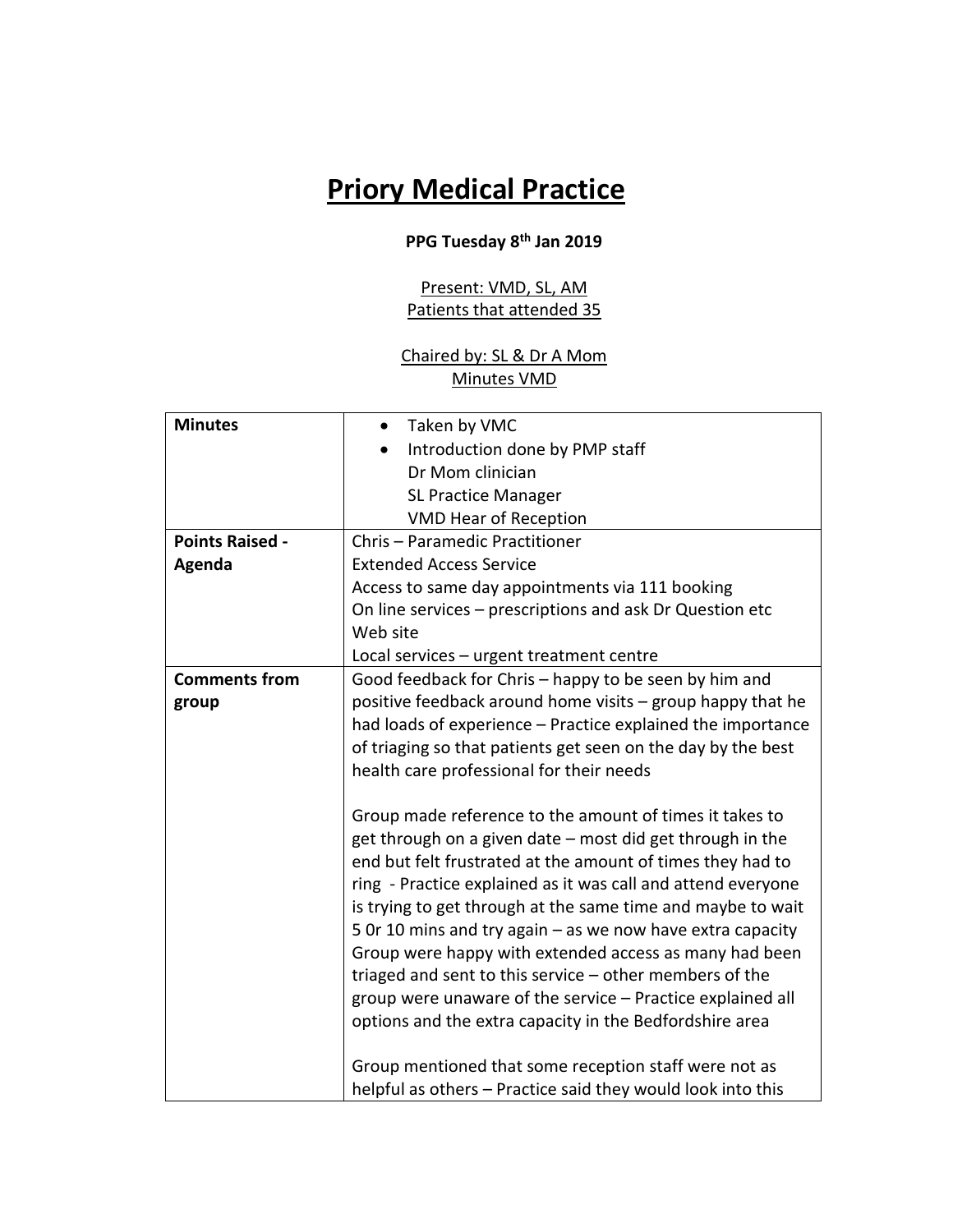|            | and continue with ongoing training                                                                                                                                                                                                                                                                                                                                                          |
|------------|---------------------------------------------------------------------------------------------------------------------------------------------------------------------------------------------------------------------------------------------------------------------------------------------------------------------------------------------------------------------------------------------|
|            | Group mentioned Dr Mom going on mat leave – Practice<br>explained that we have locum cover which is adequate<br>cover for this period                                                                                                                                                                                                                                                       |
|            | Group wanted to book themselves in to the session via the<br>on line screen - Practice explained this is not currently not<br>feasible due to IT limitations of the online booking screen (in<br>allocating a token of patients arrival times in numerical<br>order to be seen for our call and attend clinics)                                                                             |
|            | Group wanted to have text messages to remind them of<br>their booked appointments as they sometimes book 3<br>weeks in advance $-$ practice said they would look into this                                                                                                                                                                                                                  |
|            | Patients, including new patients and those of working age,<br>raised benefits of having alternative methods of<br>communicating with their doctor with simple queries<br>regarding their medical conditions. PMP discussed current<br>telephone messaging system as well as online 'ask your<br>doctor' service via practice website.                                                       |
|            | Parent in the group raised the benefits of having earlier call<br>and attend clinic times for those who worked and present<br>with their children in am clinic for minor illness conditions.<br>Positive feedback given by parents regarding same day<br>access and overall good care for children wrt. Prompt<br>referral to secondary care and acute local services where<br>appropriate. |
|            | Most of the feedback was very positive and the practice is<br>feeling motivated from this - there are some issues that<br>need looking at and this will be reported in the next meeting<br>held in 3 months                                                                                                                                                                                 |
|            | The practice will review all comments raised and develop an<br>action plan for the coming year and discuss at the next PPG<br>Date for next PPG to be confirmed                                                                                                                                                                                                                             |
| To do list | Review telephone system, in particular ways to help reduce<br>wait times during mornings for booking the call and attend<br>clinic<br>-Continued training for Reception staff including signposting<br>to appropriate services within the practice such as                                                                                                                                  |